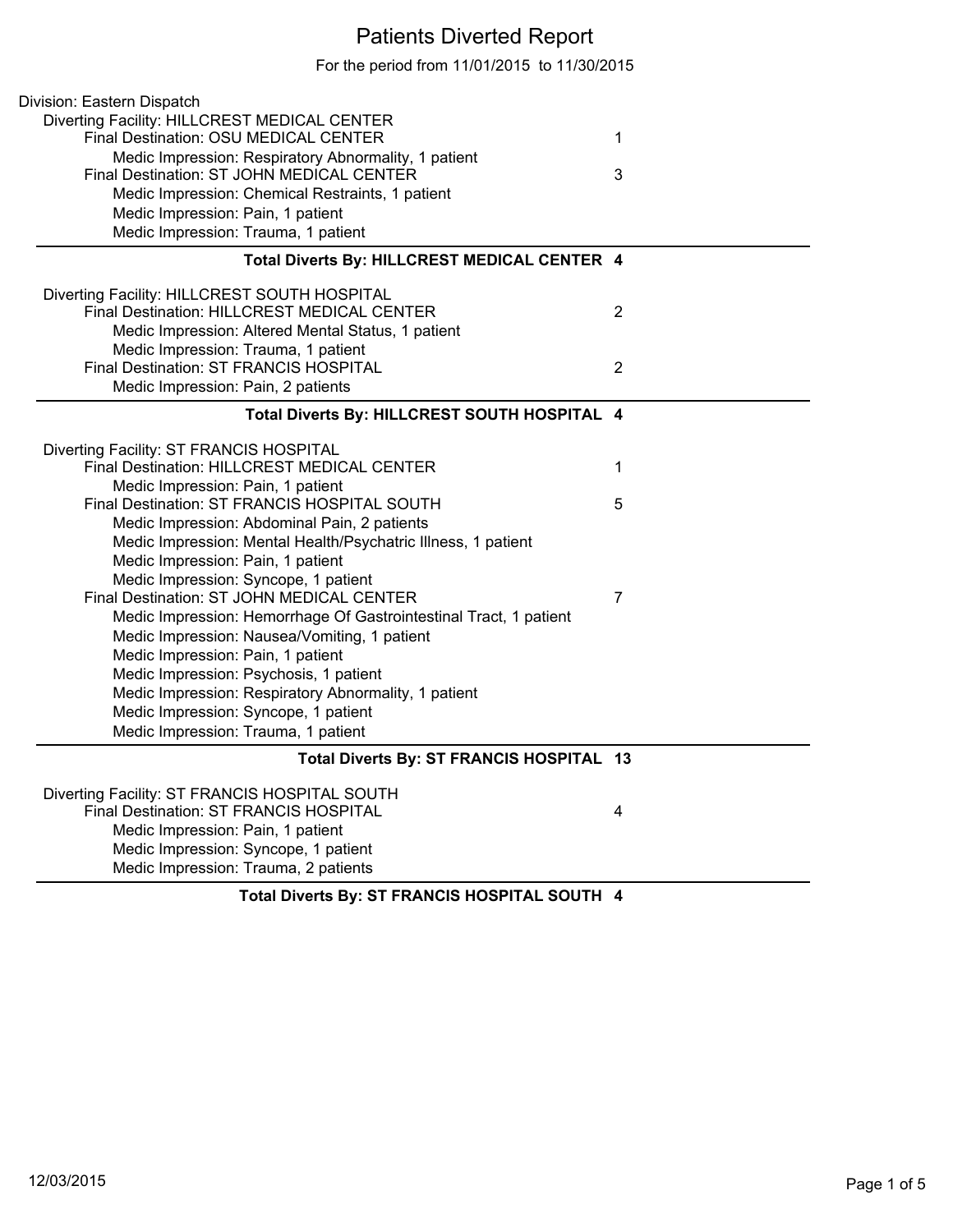| Division: Western Dispatch                                                                                       |                |
|------------------------------------------------------------------------------------------------------------------|----------------|
| Diverting Facility: BAPTIST INTEGRIS MEDICAL CENTER                                                              |                |
| Final Destination: CANADIAN VALLEY INTEGRIS REGNL                                                                | $\overline{2}$ |
| Medic Impression: Pain, 1 patient                                                                                |                |
| Medic Impression: Pulmonary Congestion And Hypostasis, 1 patient                                                 |                |
| Final Destination: DEACONESS BETHANY PAVILLION                                                                   | 1              |
| Medic Impression: Trauma, 1 patient                                                                              |                |
| Final Destination: DEACONESS HOSPITAL                                                                            | 15             |
| Medic Impression: Altered Mental Status, 1 patient                                                               |                |
| Medic Impression: Cardiac Arrest, 1 patient                                                                      |                |
| Medic Impression: Congestive Heart Failure, 1 patient                                                            |                |
| Medic Impression: Diabetes Mellitus Uncontrolled, 1 patient                                                      |                |
| Medic Impression: Dislocation Closed, 1 patient                                                                  |                |
| Medic Impression: Nausea/Vomiting, 1 patient                                                                     |                |
| Medic Impression: Pain, 2 patients                                                                               |                |
|                                                                                                                  |                |
| Medic Impression: Paroxysmal Tachycardia, 1 patient                                                              |                |
| Medic Impression: Respiratory Abnormality, 1 patient                                                             |                |
| Medic Impression: Seizures, 1 patient                                                                            |                |
| Medic Impression: Shortness Of Breath, 1 patient                                                                 |                |
| Medic Impression: Trauma, 2 patients                                                                             |                |
| Medic Impression: zzzOther Malaise and Fatigue, 1 patient                                                        |                |
| Final Destination: INTEGRIS MEDICAL CENTER - EDMOND                                                              | 1              |
| Medic Impression: Syncope, 1 patient                                                                             |                |
| Final Destination: MERCY HEALTH CENTER                                                                           | 7              |
| Medic Impression: Anaphylatic Reaction, 1 patient                                                                |                |
| Medic Impression: Hemorrhage Of Gastrointestinal Tract, 1 patient                                                |                |
| Medic Impression: Malaise, Other, 1 patient                                                                      |                |
| Medic Impression: Nausea/Vomiting, 1 patient                                                                     |                |
| Medic Impression: Pain, 1 patient                                                                                |                |
| Medic Impression: Respiratory Abnormality, 2 patients                                                            |                |
| Final Destination: OKLAHOMA HEART HOSPITAL                                                                       | 3              |
| Medic Impression: ACS, 1 patient                                                                                 |                |
| Medic Impression: Respiratory Abnormality, 1 patient                                                             |                |
| Medic Impression: Systolic Heart Failure, 1 patient                                                              |                |
| Final Destination: PRESBYTERIAN TOWER-OU MEDICAL                                                                 | 1              |
|                                                                                                                  |                |
|                                                                                                                  |                |
| Medic Impression: Chest Pain Non-Cardiac, 1 patient                                                              |                |
| Final Destination: SOUTHWEST INTEGRIS MEDICAL CEN                                                                | 4              |
| Medic Impression: Congestive Heart Failure, 1 patient                                                            |                |
| Medic Impression: Respiratory Abnormality, 2 patients                                                            |                |
| Medic Impression: zzzOther Malaise and Fatigue, 1 patient                                                        |                |
| Final Destination: ST ANTHONYS HOSPITAL                                                                          | 4              |
| Medic Impression: Altered Mental Status, 2 patients                                                              |                |
| Medic Impression: Pain, 2 patients                                                                               |                |
| Total Diverts By: BAPTIST INTEGRIS MEDICAL CENTER 38                                                             |                |
|                                                                                                                  |                |
| Diverting Facility: DEACONESS HOSPITAL                                                                           |                |
| Final Destination: PRESBYTERIAN TOWER-OU MEDICAL                                                                 | 1              |
| Medic Impression: Chest Pain Non-Cardiac, 1 patient                                                              |                |
| Total Diverts By: DEACONESS HOSPITAL 1                                                                           |                |
|                                                                                                                  |                |
| Diverting Facility: MERCY HEALTH CENTER                                                                          |                |
| <b>Final Destination: BAPTIST INTEGRIS MEDICAL CENTER</b>                                                        | 5              |
| Medic Impression: CVA/TIA, 1 patient                                                                             |                |
| Medic Impression: Fever, 1 patient                                                                               |                |
| Medic Impression: Hemorrhage Of Gastrointestinal Tract, 1 patient                                                |                |
| Medic Impression: Seizures, 1 patient                                                                            |                |
| Medic Impression: zzzOther Malaise and Fatigue, 1 patient                                                        |                |
| Final Destination: CANADIAN VALLEY INTEGRIS REGNL<br>Medic Impression: Diabetes Mellitus Uncontrolled, 1 patient | 1              |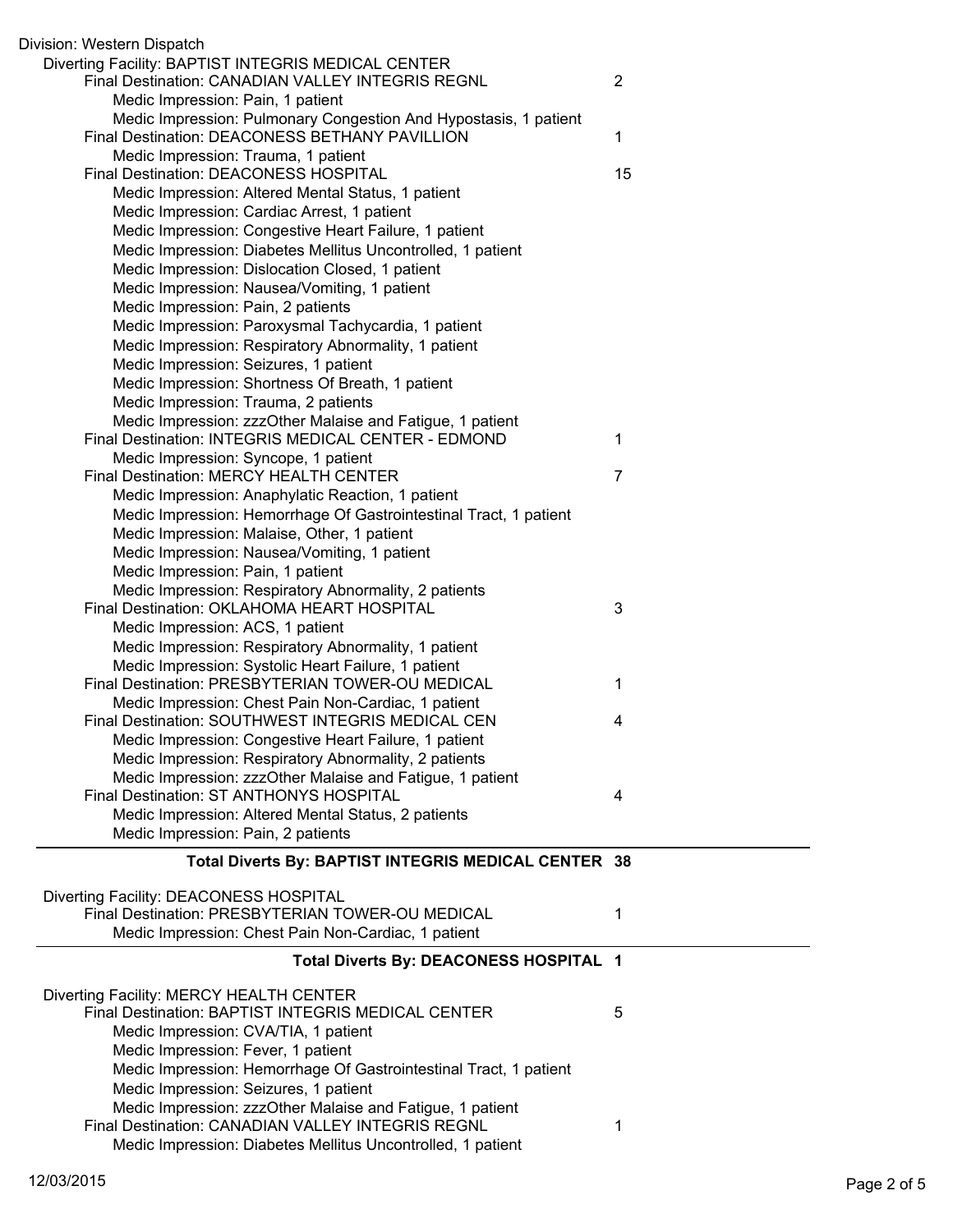| Final Destination: DEACONESS HOSPITAL                                          | 3              |
|--------------------------------------------------------------------------------|----------------|
| Medic Impression: Abdominal Pain, 1 patient                                    |                |
| Medic Impression: Fever, 1 patient                                             |                |
| Medic Impression: Seizures, 1 patient                                          |                |
| Final Destination: EDMOND MEDICAL CENTER                                       | 1              |
| Medic Impression: Pain, 1 patient                                              |                |
| Final Destination: INTEGRIS MEDICAL CENTER - EDMOND                            | 1              |
| Medic Impression: Trauma, 1 patient                                            |                |
| Final Destination: OKLAHOMA HEART HOSPITAL                                     | 5              |
| Medic Impression: Angina, 1 patient                                            |                |
| Medic Impression: Dizziness, 1 patient                                         |                |
| Medic Impression: Hypotension, 1 patient                                       |                |
| Medic Impression: Respiratory Abnormality, 1 patient                           |                |
| Medic Impression: Respiratory Distress Syndrome, Acute, 1 patient              |                |
| Final Destination: PRESBYTERIAN TOWER-OU MEDICAL                               | 1              |
| Medic Impression: Syncope, 1 patient                                           |                |
| Final Destination: ST ANTHONYS HOSPITAL                                        | 3              |
| Medic Impression: Abdominal Pain, 1 patient                                    |                |
| Medic Impression: Altered Mental Status, 1 patient                             |                |
| Medic Impression: Respiratory Abnormality, 1 patient                           |                |
| Final Destination: ST. ANTHONY HEALTHPLEX NORTH                                | 1              |
| Medic Impression: Trauma, 1 patient                                            |                |
| Total Diverts By: MERCY HEALTH CENTER 21                                       |                |
|                                                                                |                |
| Diverting Facility: MOORE MEDICAL CENTER                                       |                |
| Final Destination: SOUTHWEST INTEGRIS MEDICAL CEN                              | 1              |
| Medic Impression: Dizziness, 1 patient                                         |                |
| Total Diverts By: MOORE MEDICAL CENTER 1                                       |                |
|                                                                                |                |
|                                                                                |                |
| Diverting Facility: NORMAN REGIONAL HEALTHPLEX                                 |                |
| Final Destination: NORMAN REGIONAL HOSPITAL                                    | 1              |
| Medic Impression: Trauma, 1 patient                                            |                |
|                                                                                |                |
| Total Diverts By: NORMAN REGIONAL HEALTHPLEX 1                                 |                |
| Diverting Facility: NORMAN REGIONAL HOSPITAL                                   |                |
| Final Destination: MERCY HEALTH CENTER                                         | 1              |
| Medic Impression: Nausea/Vomiting, 1 patient                                   |                |
|                                                                                |                |
| Total Diverts By: NORMAN REGIONAL HOSPITAL 1                                   |                |
| Diverting Facility: OKLAHOMA CITY VA HOSPITAL                                  |                |
| Final Destination: BAPTIST INTEGRIS MEDICAL CENTER                             | 7              |
| Medic Impression: Abnormal Gait, 1 patient                                     |                |
| Medic Impression: Alcohol Abuse, 1 patient                                     |                |
| Medic Impression: Hypertension, 1 patient                                      |                |
| Medic Impression: Mental Health/Psychatric Illness, 1 patient                  |                |
| Medic Impression: Syncope, 1 patient                                           |                |
| Medic Impression: Trauma, 1 patient                                            |                |
| Medic Impression: Wound, Disruption, 1 patient                                 |                |
| Final Destination: DEACONESS HOSPITAL                                          | $\overline{2}$ |
| Medic Impression: Dizziness, 1 patient                                         |                |
| Medic Impression: Pain, 1 patient                                              |                |
| Final Destination: EDMOND MEDICAL CENTER                                       | 1              |
| Medic Impression: Dizziness, 1 patient                                         |                |
| Final Destination: MIDWEST REGIONAL MEDICAL CENTER                             | 1              |
| Medic Impression: Swelling Of Limb, 1 patient                                  |                |
| Final Destination: PRESBYTERIAN TOWER-OU MEDICAL                               | 4              |
| Medic Impression: Chest Pain Non-Cardiac, 2 patients                           |                |
| Medic Impression: Hemorrhage, 1 patient<br>Medic Impression: Trauma, 1 patient |                |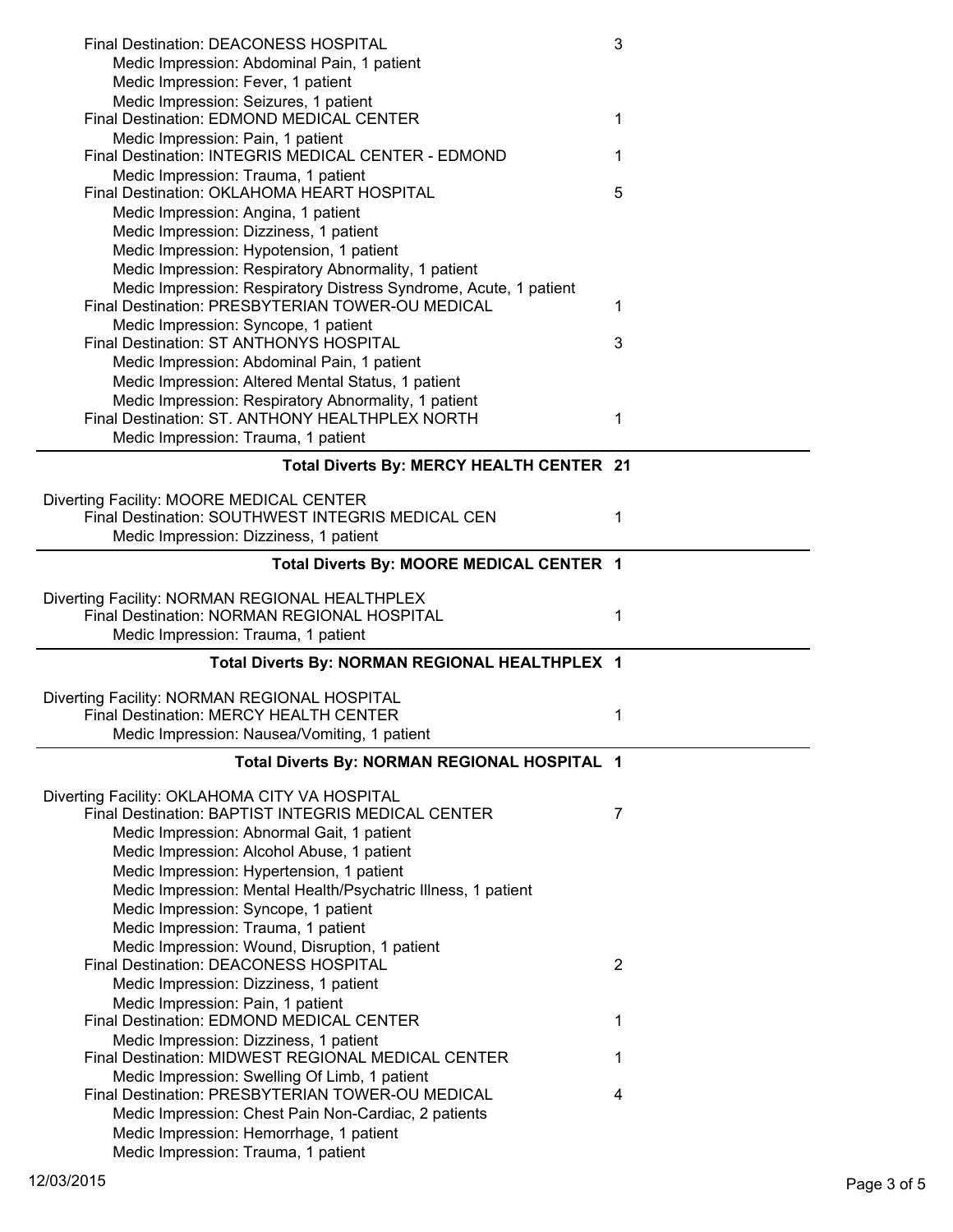| Medic Impression: Dizziness, 1 patient<br>Medic Impression: Respiratory Abnormality, 1 patient<br>Final Destination: ST ANTHONYS HOSPITAL<br>5<br>Medic Impression: Altered Mental Status, 1 patient<br>Medic Impression: Backache, 1 patient<br>Medic Impression: Pneumonia, Other, Unspecified Organism, 1 patient<br>Medic Impression: Respiratory Abnormality, 1 patient<br>Medic Impression: Trauma, 1 patient<br>Total Diverts By: OKLAHOMA CITY VA HOSPITAL 23<br>Diverting Facility: OKLAHOMA HEART HOSPITAL<br>Final Destination: BAPTIST INTEGRIS MEDICAL CENTER<br>4<br>Medic Impression: ACS, 1 patient<br>Medic Impression: Fever, 1 patient<br>Medic Impression: Pain, 1 patient<br>Medic Impression: Trauma, 1 patient<br>Final Destination: MERCY HEALTH CENTER<br>1<br>Medic Impression: Trauma, 1 patient<br>Final Destination: OKLAHOMA HEART HOSPITAL SOUTH<br>1<br>Medic Impression: Pain, 1 patient<br>Total Diverts By: OKLAHOMA HEART HOSPITAL 6<br>Diverting Facility: OKLAHOMA HEART HOSPITAL SOUTH<br>Final Destination: MIDWEST REGIONAL MEDICAL CENTER<br>1<br>Medic Impression: Injury, 1 patient<br>Total Diverts By: OKLAHOMA HEART HOSPITAL SOUTH 1<br>Diverting Facility: PRESBYTERIAN TOWER-OU MEDICAL<br>Final Destination:<br>1<br>Medic Impression: Abdominal Pain, 1 patient<br>Final Destination: BAPTIST INTEGRIS MEDICAL CENTER<br>1<br>Medic Impression: ACS, 1 patient<br>Final Destination: EDMOND MEDICAL CENTER<br>4<br>Medic Impression: Eye Problems, 1 patient<br>Medic Impression: Fever, 1 patient<br>Medic Impression: Respiratory Abnormality, 1 patient<br>Medic Impression: Syncope, 1 patient<br>Final Destination: MIDWEST REGIONAL MEDICAL CENTER<br>1<br>Medic Impression: Alcohol Abuse, 1 patient<br>Final Destination: OU ER OKLAHOMA - WEST EDMOND<br>1<br>Medic Impression: Fever, 1 patient<br>Final Destination: SOUTHWEST INTEGRIS MEDICAL CEN<br>1<br>Medic Impression: Pain, 1 patient<br>Final Destination: ST ANTHONYS HOSPITAL<br>12<br>Medic Impression: Alcohol Abuse, 1 patient<br>Medic Impression: Allergies, 1 patient<br>Medic Impression: Assault, 1 patient<br>Medic Impression: CVA/TIA, 1 patient<br>Medic Impression: Hypertension, 1 patient<br>Medic Impression: Hypotension, 1 patient<br>Medic Impression: Pain, 2 patients | Final Destination: SOUTHWEST INTEGRIS MEDICAL CEN  | 3 |
|----------------------------------------------------------------------------------------------------------------------------------------------------------------------------------------------------------------------------------------------------------------------------------------------------------------------------------------------------------------------------------------------------------------------------------------------------------------------------------------------------------------------------------------------------------------------------------------------------------------------------------------------------------------------------------------------------------------------------------------------------------------------------------------------------------------------------------------------------------------------------------------------------------------------------------------------------------------------------------------------------------------------------------------------------------------------------------------------------------------------------------------------------------------------------------------------------------------------------------------------------------------------------------------------------------------------------------------------------------------------------------------------------------------------------------------------------------------------------------------------------------------------------------------------------------------------------------------------------------------------------------------------------------------------------------------------------------------------------------------------------------------------------------------------------------------------------------------------------------------------------------------------------------------------------------------------------------------------------------------------------------------------------------------------------------------------------------------------------------------------------------------------------------------------------------------------------------------------------------------------------------------------------------------------------------------------|----------------------------------------------------|---|
|                                                                                                                                                                                                                                                                                                                                                                                                                                                                                                                                                                                                                                                                                                                                                                                                                                                                                                                                                                                                                                                                                                                                                                                                                                                                                                                                                                                                                                                                                                                                                                                                                                                                                                                                                                                                                                                                                                                                                                                                                                                                                                                                                                                                                                                                                                                      | Medic Impression: Altered Mental Status, 1 patient |   |
|                                                                                                                                                                                                                                                                                                                                                                                                                                                                                                                                                                                                                                                                                                                                                                                                                                                                                                                                                                                                                                                                                                                                                                                                                                                                                                                                                                                                                                                                                                                                                                                                                                                                                                                                                                                                                                                                                                                                                                                                                                                                                                                                                                                                                                                                                                                      |                                                    |   |
|                                                                                                                                                                                                                                                                                                                                                                                                                                                                                                                                                                                                                                                                                                                                                                                                                                                                                                                                                                                                                                                                                                                                                                                                                                                                                                                                                                                                                                                                                                                                                                                                                                                                                                                                                                                                                                                                                                                                                                                                                                                                                                                                                                                                                                                                                                                      |                                                    |   |
|                                                                                                                                                                                                                                                                                                                                                                                                                                                                                                                                                                                                                                                                                                                                                                                                                                                                                                                                                                                                                                                                                                                                                                                                                                                                                                                                                                                                                                                                                                                                                                                                                                                                                                                                                                                                                                                                                                                                                                                                                                                                                                                                                                                                                                                                                                                      |                                                    |   |
|                                                                                                                                                                                                                                                                                                                                                                                                                                                                                                                                                                                                                                                                                                                                                                                                                                                                                                                                                                                                                                                                                                                                                                                                                                                                                                                                                                                                                                                                                                                                                                                                                                                                                                                                                                                                                                                                                                                                                                                                                                                                                                                                                                                                                                                                                                                      |                                                    |   |
|                                                                                                                                                                                                                                                                                                                                                                                                                                                                                                                                                                                                                                                                                                                                                                                                                                                                                                                                                                                                                                                                                                                                                                                                                                                                                                                                                                                                                                                                                                                                                                                                                                                                                                                                                                                                                                                                                                                                                                                                                                                                                                                                                                                                                                                                                                                      |                                                    |   |
|                                                                                                                                                                                                                                                                                                                                                                                                                                                                                                                                                                                                                                                                                                                                                                                                                                                                                                                                                                                                                                                                                                                                                                                                                                                                                                                                                                                                                                                                                                                                                                                                                                                                                                                                                                                                                                                                                                                                                                                                                                                                                                                                                                                                                                                                                                                      |                                                    |   |
|                                                                                                                                                                                                                                                                                                                                                                                                                                                                                                                                                                                                                                                                                                                                                                                                                                                                                                                                                                                                                                                                                                                                                                                                                                                                                                                                                                                                                                                                                                                                                                                                                                                                                                                                                                                                                                                                                                                                                                                                                                                                                                                                                                                                                                                                                                                      |                                                    |   |
|                                                                                                                                                                                                                                                                                                                                                                                                                                                                                                                                                                                                                                                                                                                                                                                                                                                                                                                                                                                                                                                                                                                                                                                                                                                                                                                                                                                                                                                                                                                                                                                                                                                                                                                                                                                                                                                                                                                                                                                                                                                                                                                                                                                                                                                                                                                      |                                                    |   |
|                                                                                                                                                                                                                                                                                                                                                                                                                                                                                                                                                                                                                                                                                                                                                                                                                                                                                                                                                                                                                                                                                                                                                                                                                                                                                                                                                                                                                                                                                                                                                                                                                                                                                                                                                                                                                                                                                                                                                                                                                                                                                                                                                                                                                                                                                                                      |                                                    |   |
|                                                                                                                                                                                                                                                                                                                                                                                                                                                                                                                                                                                                                                                                                                                                                                                                                                                                                                                                                                                                                                                                                                                                                                                                                                                                                                                                                                                                                                                                                                                                                                                                                                                                                                                                                                                                                                                                                                                                                                                                                                                                                                                                                                                                                                                                                                                      |                                                    |   |
|                                                                                                                                                                                                                                                                                                                                                                                                                                                                                                                                                                                                                                                                                                                                                                                                                                                                                                                                                                                                                                                                                                                                                                                                                                                                                                                                                                                                                                                                                                                                                                                                                                                                                                                                                                                                                                                                                                                                                                                                                                                                                                                                                                                                                                                                                                                      |                                                    |   |
|                                                                                                                                                                                                                                                                                                                                                                                                                                                                                                                                                                                                                                                                                                                                                                                                                                                                                                                                                                                                                                                                                                                                                                                                                                                                                                                                                                                                                                                                                                                                                                                                                                                                                                                                                                                                                                                                                                                                                                                                                                                                                                                                                                                                                                                                                                                      |                                                    |   |
|                                                                                                                                                                                                                                                                                                                                                                                                                                                                                                                                                                                                                                                                                                                                                                                                                                                                                                                                                                                                                                                                                                                                                                                                                                                                                                                                                                                                                                                                                                                                                                                                                                                                                                                                                                                                                                                                                                                                                                                                                                                                                                                                                                                                                                                                                                                      |                                                    |   |
|                                                                                                                                                                                                                                                                                                                                                                                                                                                                                                                                                                                                                                                                                                                                                                                                                                                                                                                                                                                                                                                                                                                                                                                                                                                                                                                                                                                                                                                                                                                                                                                                                                                                                                                                                                                                                                                                                                                                                                                                                                                                                                                                                                                                                                                                                                                      |                                                    |   |
|                                                                                                                                                                                                                                                                                                                                                                                                                                                                                                                                                                                                                                                                                                                                                                                                                                                                                                                                                                                                                                                                                                                                                                                                                                                                                                                                                                                                                                                                                                                                                                                                                                                                                                                                                                                                                                                                                                                                                                                                                                                                                                                                                                                                                                                                                                                      |                                                    |   |
|                                                                                                                                                                                                                                                                                                                                                                                                                                                                                                                                                                                                                                                                                                                                                                                                                                                                                                                                                                                                                                                                                                                                                                                                                                                                                                                                                                                                                                                                                                                                                                                                                                                                                                                                                                                                                                                                                                                                                                                                                                                                                                                                                                                                                                                                                                                      |                                                    |   |
|                                                                                                                                                                                                                                                                                                                                                                                                                                                                                                                                                                                                                                                                                                                                                                                                                                                                                                                                                                                                                                                                                                                                                                                                                                                                                                                                                                                                                                                                                                                                                                                                                                                                                                                                                                                                                                                                                                                                                                                                                                                                                                                                                                                                                                                                                                                      |                                                    |   |
|                                                                                                                                                                                                                                                                                                                                                                                                                                                                                                                                                                                                                                                                                                                                                                                                                                                                                                                                                                                                                                                                                                                                                                                                                                                                                                                                                                                                                                                                                                                                                                                                                                                                                                                                                                                                                                                                                                                                                                                                                                                                                                                                                                                                                                                                                                                      |                                                    |   |
|                                                                                                                                                                                                                                                                                                                                                                                                                                                                                                                                                                                                                                                                                                                                                                                                                                                                                                                                                                                                                                                                                                                                                                                                                                                                                                                                                                                                                                                                                                                                                                                                                                                                                                                                                                                                                                                                                                                                                                                                                                                                                                                                                                                                                                                                                                                      |                                                    |   |
|                                                                                                                                                                                                                                                                                                                                                                                                                                                                                                                                                                                                                                                                                                                                                                                                                                                                                                                                                                                                                                                                                                                                                                                                                                                                                                                                                                                                                                                                                                                                                                                                                                                                                                                                                                                                                                                                                                                                                                                                                                                                                                                                                                                                                                                                                                                      |                                                    |   |
|                                                                                                                                                                                                                                                                                                                                                                                                                                                                                                                                                                                                                                                                                                                                                                                                                                                                                                                                                                                                                                                                                                                                                                                                                                                                                                                                                                                                                                                                                                                                                                                                                                                                                                                                                                                                                                                                                                                                                                                                                                                                                                                                                                                                                                                                                                                      |                                                    |   |
|                                                                                                                                                                                                                                                                                                                                                                                                                                                                                                                                                                                                                                                                                                                                                                                                                                                                                                                                                                                                                                                                                                                                                                                                                                                                                                                                                                                                                                                                                                                                                                                                                                                                                                                                                                                                                                                                                                                                                                                                                                                                                                                                                                                                                                                                                                                      |                                                    |   |
|                                                                                                                                                                                                                                                                                                                                                                                                                                                                                                                                                                                                                                                                                                                                                                                                                                                                                                                                                                                                                                                                                                                                                                                                                                                                                                                                                                                                                                                                                                                                                                                                                                                                                                                                                                                                                                                                                                                                                                                                                                                                                                                                                                                                                                                                                                                      |                                                    |   |
|                                                                                                                                                                                                                                                                                                                                                                                                                                                                                                                                                                                                                                                                                                                                                                                                                                                                                                                                                                                                                                                                                                                                                                                                                                                                                                                                                                                                                                                                                                                                                                                                                                                                                                                                                                                                                                                                                                                                                                                                                                                                                                                                                                                                                                                                                                                      |                                                    |   |
|                                                                                                                                                                                                                                                                                                                                                                                                                                                                                                                                                                                                                                                                                                                                                                                                                                                                                                                                                                                                                                                                                                                                                                                                                                                                                                                                                                                                                                                                                                                                                                                                                                                                                                                                                                                                                                                                                                                                                                                                                                                                                                                                                                                                                                                                                                                      |                                                    |   |
|                                                                                                                                                                                                                                                                                                                                                                                                                                                                                                                                                                                                                                                                                                                                                                                                                                                                                                                                                                                                                                                                                                                                                                                                                                                                                                                                                                                                                                                                                                                                                                                                                                                                                                                                                                                                                                                                                                                                                                                                                                                                                                                                                                                                                                                                                                                      |                                                    |   |
|                                                                                                                                                                                                                                                                                                                                                                                                                                                                                                                                                                                                                                                                                                                                                                                                                                                                                                                                                                                                                                                                                                                                                                                                                                                                                                                                                                                                                                                                                                                                                                                                                                                                                                                                                                                                                                                                                                                                                                                                                                                                                                                                                                                                                                                                                                                      |                                                    |   |
|                                                                                                                                                                                                                                                                                                                                                                                                                                                                                                                                                                                                                                                                                                                                                                                                                                                                                                                                                                                                                                                                                                                                                                                                                                                                                                                                                                                                                                                                                                                                                                                                                                                                                                                                                                                                                                                                                                                                                                                                                                                                                                                                                                                                                                                                                                                      |                                                    |   |
|                                                                                                                                                                                                                                                                                                                                                                                                                                                                                                                                                                                                                                                                                                                                                                                                                                                                                                                                                                                                                                                                                                                                                                                                                                                                                                                                                                                                                                                                                                                                                                                                                                                                                                                                                                                                                                                                                                                                                                                                                                                                                                                                                                                                                                                                                                                      |                                                    |   |
|                                                                                                                                                                                                                                                                                                                                                                                                                                                                                                                                                                                                                                                                                                                                                                                                                                                                                                                                                                                                                                                                                                                                                                                                                                                                                                                                                                                                                                                                                                                                                                                                                                                                                                                                                                                                                                                                                                                                                                                                                                                                                                                                                                                                                                                                                                                      |                                                    |   |
|                                                                                                                                                                                                                                                                                                                                                                                                                                                                                                                                                                                                                                                                                                                                                                                                                                                                                                                                                                                                                                                                                                                                                                                                                                                                                                                                                                                                                                                                                                                                                                                                                                                                                                                                                                                                                                                                                                                                                                                                                                                                                                                                                                                                                                                                                                                      |                                                    |   |
|                                                                                                                                                                                                                                                                                                                                                                                                                                                                                                                                                                                                                                                                                                                                                                                                                                                                                                                                                                                                                                                                                                                                                                                                                                                                                                                                                                                                                                                                                                                                                                                                                                                                                                                                                                                                                                                                                                                                                                                                                                                                                                                                                                                                                                                                                                                      |                                                    |   |
|                                                                                                                                                                                                                                                                                                                                                                                                                                                                                                                                                                                                                                                                                                                                                                                                                                                                                                                                                                                                                                                                                                                                                                                                                                                                                                                                                                                                                                                                                                                                                                                                                                                                                                                                                                                                                                                                                                                                                                                                                                                                                                                                                                                                                                                                                                                      |                                                    |   |
|                                                                                                                                                                                                                                                                                                                                                                                                                                                                                                                                                                                                                                                                                                                                                                                                                                                                                                                                                                                                                                                                                                                                                                                                                                                                                                                                                                                                                                                                                                                                                                                                                                                                                                                                                                                                                                                                                                                                                                                                                                                                                                                                                                                                                                                                                                                      |                                                    |   |
|                                                                                                                                                                                                                                                                                                                                                                                                                                                                                                                                                                                                                                                                                                                                                                                                                                                                                                                                                                                                                                                                                                                                                                                                                                                                                                                                                                                                                                                                                                                                                                                                                                                                                                                                                                                                                                                                                                                                                                                                                                                                                                                                                                                                                                                                                                                      |                                                    |   |
|                                                                                                                                                                                                                                                                                                                                                                                                                                                                                                                                                                                                                                                                                                                                                                                                                                                                                                                                                                                                                                                                                                                                                                                                                                                                                                                                                                                                                                                                                                                                                                                                                                                                                                                                                                                                                                                                                                                                                                                                                                                                                                                                                                                                                                                                                                                      |                                                    |   |
|                                                                                                                                                                                                                                                                                                                                                                                                                                                                                                                                                                                                                                                                                                                                                                                                                                                                                                                                                                                                                                                                                                                                                                                                                                                                                                                                                                                                                                                                                                                                                                                                                                                                                                                                                                                                                                                                                                                                                                                                                                                                                                                                                                                                                                                                                                                      |                                                    |   |
|                                                                                                                                                                                                                                                                                                                                                                                                                                                                                                                                                                                                                                                                                                                                                                                                                                                                                                                                                                                                                                                                                                                                                                                                                                                                                                                                                                                                                                                                                                                                                                                                                                                                                                                                                                                                                                                                                                                                                                                                                                                                                                                                                                                                                                                                                                                      |                                                    |   |
|                                                                                                                                                                                                                                                                                                                                                                                                                                                                                                                                                                                                                                                                                                                                                                                                                                                                                                                                                                                                                                                                                                                                                                                                                                                                                                                                                                                                                                                                                                                                                                                                                                                                                                                                                                                                                                                                                                                                                                                                                                                                                                                                                                                                                                                                                                                      |                                                    |   |
|                                                                                                                                                                                                                                                                                                                                                                                                                                                                                                                                                                                                                                                                                                                                                                                                                                                                                                                                                                                                                                                                                                                                                                                                                                                                                                                                                                                                                                                                                                                                                                                                                                                                                                                                                                                                                                                                                                                                                                                                                                                                                                                                                                                                                                                                                                                      |                                                    |   |
|                                                                                                                                                                                                                                                                                                                                                                                                                                                                                                                                                                                                                                                                                                                                                                                                                                                                                                                                                                                                                                                                                                                                                                                                                                                                                                                                                                                                                                                                                                                                                                                                                                                                                                                                                                                                                                                                                                                                                                                                                                                                                                                                                                                                                                                                                                                      |                                                    |   |
|                                                                                                                                                                                                                                                                                                                                                                                                                                                                                                                                                                                                                                                                                                                                                                                                                                                                                                                                                                                                                                                                                                                                                                                                                                                                                                                                                                                                                                                                                                                                                                                                                                                                                                                                                                                                                                                                                                                                                                                                                                                                                                                                                                                                                                                                                                                      |                                                    |   |
|                                                                                                                                                                                                                                                                                                                                                                                                                                                                                                                                                                                                                                                                                                                                                                                                                                                                                                                                                                                                                                                                                                                                                                                                                                                                                                                                                                                                                                                                                                                                                                                                                                                                                                                                                                                                                                                                                                                                                                                                                                                                                                                                                                                                                                                                                                                      |                                                    |   |
|                                                                                                                                                                                                                                                                                                                                                                                                                                                                                                                                                                                                                                                                                                                                                                                                                                                                                                                                                                                                                                                                                                                                                                                                                                                                                                                                                                                                                                                                                                                                                                                                                                                                                                                                                                                                                                                                                                                                                                                                                                                                                                                                                                                                                                                                                                                      |                                                    |   |
|                                                                                                                                                                                                                                                                                                                                                                                                                                                                                                                                                                                                                                                                                                                                                                                                                                                                                                                                                                                                                                                                                                                                                                                                                                                                                                                                                                                                                                                                                                                                                                                                                                                                                                                                                                                                                                                                                                                                                                                                                                                                                                                                                                                                                                                                                                                      |                                                    |   |
| Medic Impression: Respiratory Abnormality, 2 patients                                                                                                                                                                                                                                                                                                                                                                                                                                                                                                                                                                                                                                                                                                                                                                                                                                                                                                                                                                                                                                                                                                                                                                                                                                                                                                                                                                                                                                                                                                                                                                                                                                                                                                                                                                                                                                                                                                                                                                                                                                                                                                                                                                                                                                                                |                                                    |   |
| Medic Impression: Seizures, 1 patient                                                                                                                                                                                                                                                                                                                                                                                                                                                                                                                                                                                                                                                                                                                                                                                                                                                                                                                                                                                                                                                                                                                                                                                                                                                                                                                                                                                                                                                                                                                                                                                                                                                                                                                                                                                                                                                                                                                                                                                                                                                                                                                                                                                                                                                                                |                                                    |   |
| Medic Impression: Syncope, 1 patient                                                                                                                                                                                                                                                                                                                                                                                                                                                                                                                                                                                                                                                                                                                                                                                                                                                                                                                                                                                                                                                                                                                                                                                                                                                                                                                                                                                                                                                                                                                                                                                                                                                                                                                                                                                                                                                                                                                                                                                                                                                                                                                                                                                                                                                                                 |                                                    |   |

**Total Diverts By: PRESBYTERIAN TOWER-OU MEDICAL 21**